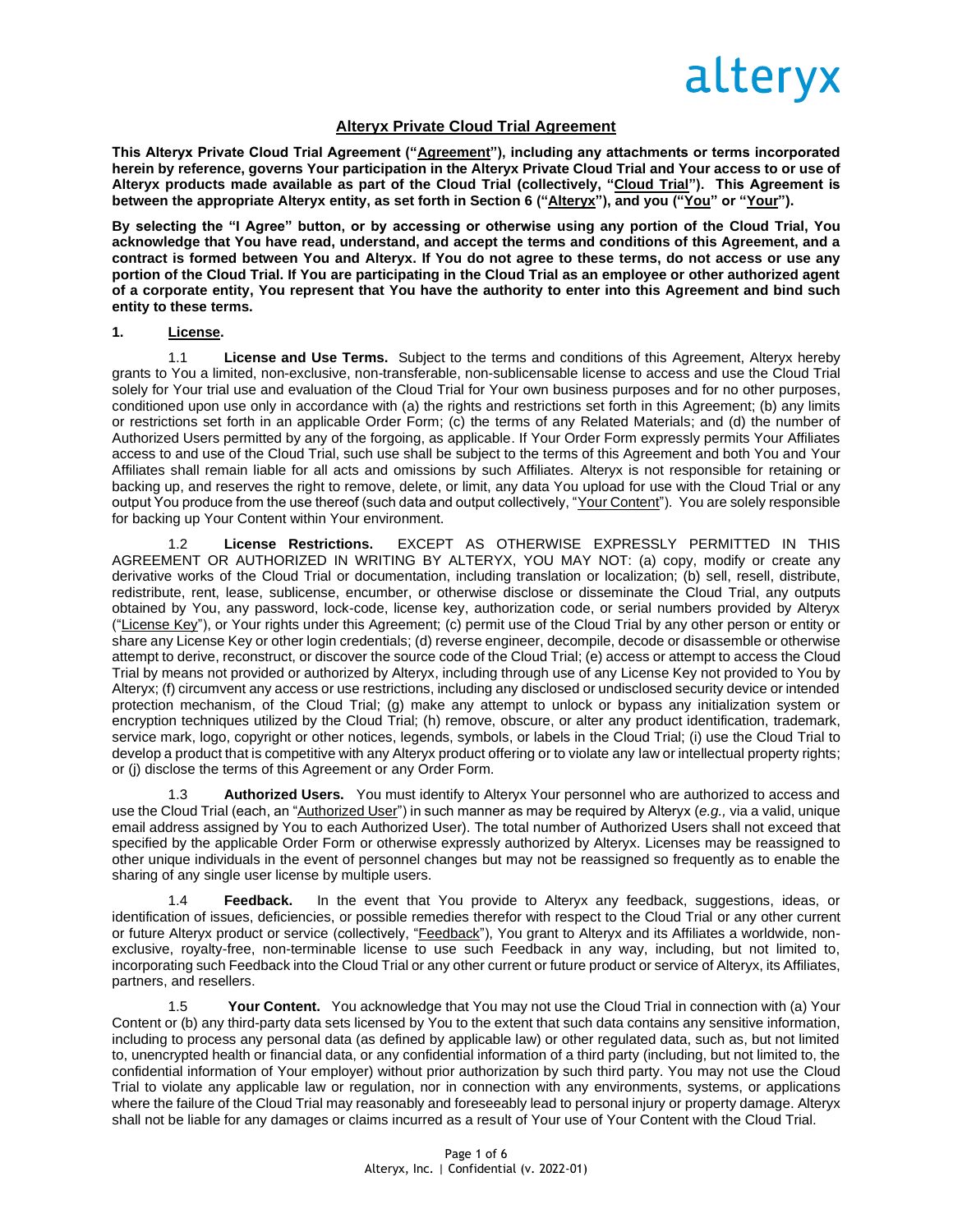1.6 **Third-Party Code; Third-Party Tools**. The Cloud Trial may contain or be provided with components from Third-Party Licensors ("Third-Party Code"). To the extent applicable to the provision of the Cloud Trial hereunder, Third-Party Code shall be subject to the terms and conditions of the open source software licenses described in the "Help" section of the Cloud Trial. You agree that use of any configurable component or widget not embedded in the Cloud Trial at the time of delivery but created by a third party or You and added to or used by You with the Cloud Trial ("Third-Party Tools") may be subject to applicable terms and conditions for such Third-Party Tools.

**2. Term and Termination.** This Agreement is effective as of the earlier of delivery of or Your access to the Cloud Trial and automatically expires at the end of Your trial license term, as specified in the Order Form. Either party may terminate this Agreement at any time upon written notice, provided that Alteryx may terminate any no-cost trial license at any time, with immediate effect, for any reason and without liability to Alteryx of any kind. Upon termination or expiration of this Agreement, Your participation in the Cloud Trial and all licenses granted hereunder will automatically terminate and You agree to immediately cease using the Cloud Trial and to promptly delete any related authorization credentials, License Keys, and Related Materials and any copies thereof. If requested by Alteryx, You will certify to Alteryx in writing that such actions have been taken.

## **3. Representations and Warranties.**

3.1 **Feedback & Your Content.** You represent and warrant that You will not (a) give any Feedback or (b) use the Cloud Trial with Your Content that (i) violates any copyright, trade secret, or patent claim or other intellectual property right of any third party; (ii) includes any personal information, other data regulated by the Health Insurance Portability and Accountability Act or the Gramm-Leach-Bliley Act, or any payment card information; or (iii) is subject to an excluded license. An "excluded license" is any license requiring, as a condition of the use, modification and/or distribution of software subject to the license, that the software and/or other software combined and/or distributed with the software be disclosed or distributed in source code form, and either licensed for the purpose of making derivative works or redistributable at no charge. You further warrant that You will not use Your Content that contains, or may otherwise introduce, any virus, spyware, malware, Trojan horses, and other similar harmful and destructive code.

### **4. Limited Warranty and Limitation of Liability.**

4.1 **Limited Warranty.** For purchased licenses to the Cloud Trial, Alteryx warrants for a period of ninety (90) days from initial delivery to You ("Warranty Period") that the Cloud Trial will operate in substantial conformity with the terms of the Related Materials and will be, at the time of delivery, free of viruses, Trojan horses, worms, spyware, or other such code designed to maliciously impede in any manner, the intended operation of the Cloud Trial. Alteryx's entire liability and Your exclusive remedy for the forgoing warranty shall be, at Alteryx's sole expense and discretion, to use commercially reasonable efforts to provide You with a replacement of the Cloud Trial or an error correction or workaround that corrects the defect; provided, however, if Alteryx determines such remedy to be impracticable, Alteryx may terminate the applicable Order Form and provide a prorated refund of the fees paid for the Cloud Trial. Alteryx will have no obligation with respect to a warranty claim unless notified of such claim within the Warranty Period. This warranty applies only to the initial delivery of a paid license to the Cloud Trial under an Order Form and does not renew or reset.

4.2 **Limitations of Liability.** In no event shall You, Alteryx, or Third-Party Licensors be liable, regardless of the cause, for any special, indirect, incidental, consequential, exemplary, or punitive damages; loss of goodwill, profits, business opportunity, anticipated savings, or data; work stoppage; or computer failure or malfunction, even if the affected party has been advised of the possibility of such damages, whether the same arise in contract, tort (including negligence) or otherwise. For paid licenses to the Cloud Trial, Alteryx's entire liability for claims or obligations arising under or related to this Agreement shall not exceed the license fees paid or payable by You pursuant to the applicable Order Form for Cloud Trial. Except as described in Section 4.3, the only remedy for either party with respect to claims arising from a no-cost license to Cloud Trial is to terminate this Agreement. Without limiting the foregoing, the limitations of liability outlined herein apply to claims related to (a) the Cloud Trial, Related Materials, or any other software, code, or programs of Alteryx or any Third-Party Licensors; (b) any content on any Alteryx or third-party sites made available to You; and (c) loss, corruption, or inaccuracy of data (including Your Content).

4.3 **Exclusions from Limitation of Liability.** NOTWITHSTANDING ANYTHING TO THE CONTRARY HEREIN, THE LIMITATIONS IN SUBSECTION 4.2 DO NOT APPLY (A) TO CLAIMS ARISING FROM ANY BREACH OF SECTION 2; AND (B) TO THE EXTENT PROHIBITED BY APPLICABLE LAW. IF THIS AGREEMENT IS GOVERNED BY THE LAWS OF ENGLAND AND WALES PURSUANT TO SECTION 6 BELOW, NOTHING IN THIS AGREEMENT SHALL EXCLUDE OR LIMIT ANY PARTY'S LIABILITY FOR: (i) FRAUD OR FRAUDULENT MISREPRESENTATION; OR (ii) DEATH OR PERSONAL INJURY CAUSED BY NEGLIGENCE.

4.4 **Disclaimers.** Except as may otherwise be expressly set forth herein, neither Alteryx nor any Third-Party Licensors make any representations or warranties, express or implied, with respect to the Cloud Trial, Third-Party Code, or Third-Party Tools, including, but not limited to, the implied warranties of title, merchantability, fitness for a particular purpose, and non-infringement. Any no-cost licenses are provided on an "as-is basis". Alteryx disclaims any and all liability for Third-Party Code and Third-Party Tools. Neither Alteryx nor any Third-Party Licensors make any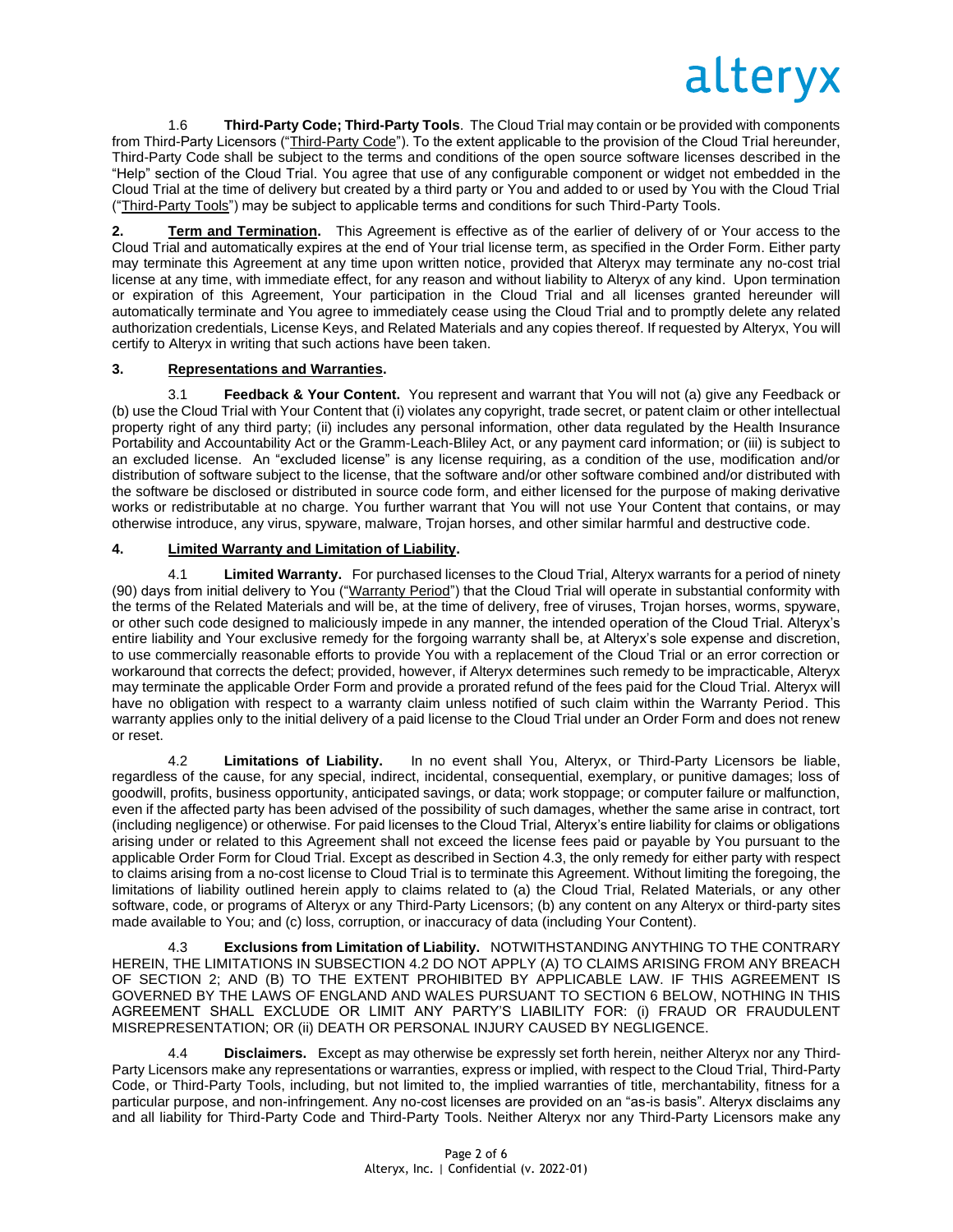representations or warranties, express or implied, with respect to the accuracy, reliability, or completeness of the Cloud Trial, Third-Party Code, or Third-Party Tools. Except as expressly set forth herein, the entire risk as to Your use of the Cloud Trial, Third-Party Code, or Third-Party Tools is assumed by You. You acknowledge that entering into this Agreement, You have not relied upon any promise, warranty, or representation not expressly set forth in this Agreement.

**5. Ownership.** All title and intellectual property rights in and to any product, service, technology, information, and materials (whether pre-released or not) provided by Alteryx to You in connection with the Cloud Trial (including, but not limited to, the Cloud Trial, content, application programming interfaces, images, photographs, video, audio, text, and "applets", if any), and any and all copies, derivatives, modifications, and improvements thereto (including any changes which incorporate Your Feedback) are owned or licensed by Alteryx and no ownership rights are conveyed to You under this Agreement or otherwise. All rights not specifically granted under this Agreement are reserved by Alteryx and its suppliers and Third-Party Licensors and You agree You will not commit or permit any act or omission by Your agents, employees, Affiliates, or any third party that would impair such rights. Nothing in this Agreement constitutes a waiver of Alteryx rights under U.S. or international copyright law or any other federal or state law. You agree to reproduce, and shall not remove or obscure, any copyright notices or proprietary rights legends on all authorized copies of Alteryx products and materials. Third-Party Licensors specifically retain title to all Third-Party Code, data, or Third-Party Tools owned by them. You retain all title and intellectual property rights to Your Content.

**6. Governing Law; Contracting Entity.** Without regard to any conflict of laws principles, this Agreement: (a) if You are located in North or South America, the licensing entity is Alteryx, Inc., a Delaware corporation, and this Agreement will be governed by the laws of the State of California, United States; or (b) if You are located outside of North or South America, the licensing entity is Alteryx UK Ltd., a United Kingdom limited company, and this Agreement will be governed by the laws of England and Wales. All disputes arising out of or in relation to this Agreement shall be submitted to the exclusive jurisdiction of the courts of (i) Orange County in the State of California when the laws of the State of California apply; or (ii) London when the laws of England and Wales apply. Nothing in this Section 6 shall restrict a party's right to bring an action (including any motion for injunctive relief) against the other party in the jurisdiction where the other party's place of business is located. The United Nations Convention on Contracts for the International Sale of Goods and the Uniform Computer Information Transactions Act, as currently enacted by any jurisdiction or as may be codified or amended from time to time by any jurisdiction, do not apply to this Agreement.

**7. Usage Data.** In furtherance of Alteryx's legitimate business purposes in offering, administering, and improving upon the Cloud Trial and evaluating any Feedback received, Alteryx collects Usage Data with respect to use of the Cloud Trial. "Usage Data" means data automatically collected about and as part of Authorized Users' installation, activation, and use of the Cloud Trial. Usage Data may differ based upon the specific Alteryx product and version used and how the product is delivered and utilized, and may include one or more of the following personal data types: registered email address; log-in credentials; IP address; device ID; network ID; machine host name; internal persistent identifier; username; country or postal code; language preference and browser or operating system settings; and logs, bug reports, and testing that include time stamp and type of actions taken (*e.g.,* specific tools used and how often, number of workflows saved (but not the content of any workflows), names of custom tools, search terms). For the avoidance of doubt, Alteryx does not collect and Usage Data does not include Your Content. Alteryx will not publicly disclose any Usage Data that identifies or can be attributed to You, Your Authorized Users, or Your company.

**8. Privacy.** In addition to personal data that may be included in any Usage Data or Feedback, Alteryx collects certain personal data about Authorized Users of Alteryx products for the purposes of registration, licensing, and administration. You may provide us with business contact details (*e.g.,* business email address or phone number, company name, Your title or function); social media information when You link to, reference, or comment on Alteryx sites or posts; username, profile photo or avatar, and any comments or actions taken on Alteryx forums; and any identifying information contained in support requests or communications that You initiate. To the extent Alteryx holds and uses any personal data about You for any purpose, Alteryx will comply with its published Privacy Policy, available at [https://www.alteryx.com/privacy.](https://www.alteryx.com/privacy)

**9. Export Compliance**.You acknowledge that the Cloud Trial is subject to the U.S. Export Administration Regulations (the "EAR") and that You will comply with the EAR. You represent that You are not named on any governmental list of persons or entities prohibited from receiving exports. Additionally, You agree You shall not, nor allow any third party to, export from the U.S. or allow the re-export of any part of the Cloud Trial to (a) any country subject to export control embargo or economic sanctions implemented by any agency of the U.S. government; (b) any end user who has been prohibited from participating in U.S. export transactions by any federal agency of the U.S. government; or (c) any end user who You know or have reason to know will utilize the Cloud Trial in the design, development or production of nuclear, chemical or biological weapons, or rocket systems, space launch vehicles and sounding rockets, or unmanned air vehicle systems, without first obtaining an export license or other approval that may be required by any governmental agency having jurisdiction with respect to the transaction.

**10. U.S. Government Restricted Rights**. The Cloud Trial is a "commercial item" as that term is defined at FAR Subpart 2.1. For U.S. Government participants, Alteryx provides the Cloud Trial, including any related software,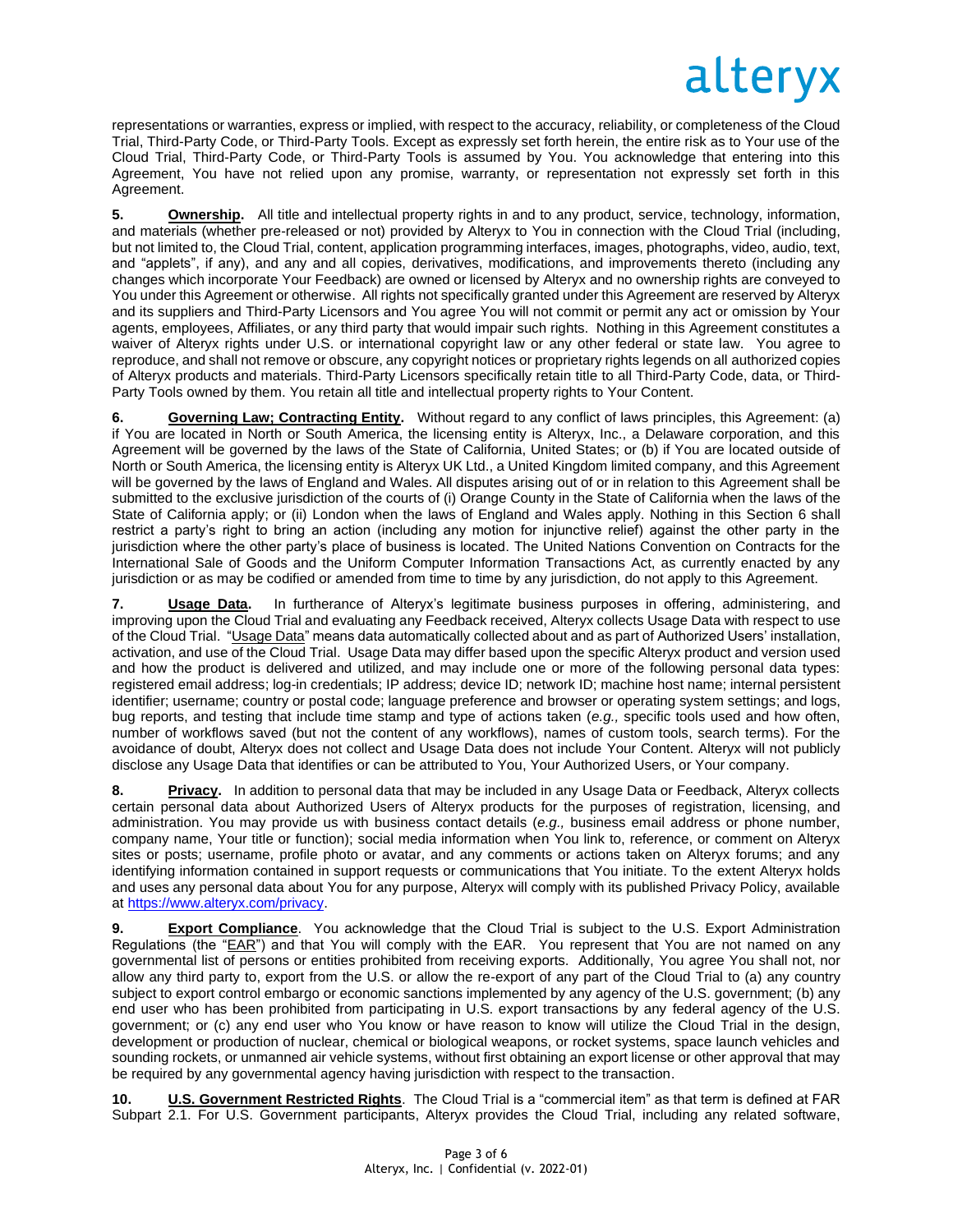technical data, and/or services, with those rights in technical data and computer software it customarily provides to the public, as delineated herein. In addition, DFARS 252.227-7015 shall apply to technical data acquired by DoD. Should a U.S. Government participant require additional rights in the Cloud Trial, Alteryx will consider such requests, and upon reaching mutual agreement, any additional rights shall be incorporated into a written addendum. Rights are reserved under copyright laws of the U.S. with respect to all unpublished portions of the Cloud Trial.

**11. Anti-Corruption.** You confirm that You have not received or been offered any illegal or improper bribe, kickback, payment, gift, or thing of value from an Alteryx employee, agent, or partner in connection with this Agreement. If You have knowledge of any violation of the above restriction, You will promptly notify Alteryx using the "notices" address below.

**12. Payment.** For purchased licenses, You agree to pay Alteryx the fees and any applicable sales and use taxes, including VAT, GST, and service tax, pursuant to the Order Form. A finance charge equal to the lesser of one and a half percent (1.5%) per month or the maximum amount allowed by applicable law shall be assessed on all undisputed amounts that are past due. If You fail to remit payment for all undisputed fees in accordance with the Order Form, Alteryx may, at its option and without further notice, terminate Your Cloud Trial licenses. Except as expressly set forth herein, Order Forms are non-cancelable and all fees are non-refundable.

## **13. Indemnification.**

13.1 **Indemnification by Alteryx**. Alteryx will defend any action, claim, demand, or suit brought by a third party against You, Your Affiliates, and the respective officers, directors, employees, agents, successors, and assigns of You or Your Affiliates ("Indemnified Parties") that is based on a claim alleging that the Cloud Trial, as supplied by Alteryx to You, infringes or misappropriates such third party's U.S.-issued patent or any trademark, trade secret, or copyright (an "Infringement Claim"), and Alteryx will indemnify and hold harmless the Indemnified Parties for any damages and costs (including reasonable attorneys' fees) finally awarded against the Indemnified Parties by a court of competent jurisdiction for the Infringement Claim. Alteryx's indemnity obligations under this Section 13.1 shall not apply: (a) if the Cloud Trial is modified except by Alteryx; (b) if the Cloud Trial is customized in accordance with written specifications provided by You; (c) if the Cloud Trial is combined with products or processes not provided by Alteryx; (d) to any unauthorized use of the Cloud Trial; (e) to workflows, outputs, analytic applications, algorithms, or other applications or programming built or created for or on behalf of You through or as a result of Your use of the Cloud Trial; or (f) if you settle or make any admissions with respect to an Infringement Claim without Alteryx's prior, written consent. If an Infringement Claim is brought or threatened, Alteryx may, at its sole discretion and expense, use commercially reasonable efforts to either (i) procure a license that will protect You against such Infringement Claim, without cost to You; (ii) modify or replace all or portions of the Cloud Trial as needed to avoid infringement, such update or replacement having substantially similar or better capabilities; or (iii) if (i) and (ii) are not commercially feasible, terminate this Agreement and any applicable Order Form and refund to You a prorated refund of license fees paid under such Order Form with respect to the Cloud Trial. The rights and remedies granted to You under this Section 13.1 state Alteryx's entire liability, and Your exclusive remedy, with respect to any third-party claim of intellectual property infringement.

13.2 **Indemnification by You.** You will defend any action, claim, demand, or suit brought by a third party against Alteryx, its Affiliates, the respective officers, directors, employees, agents, successors, and assigns of Alteryx or any Alteryx Affiliates ("Alteryx Parties") that is based on (a) Your use, alteration, application, or disclosure of the Cloud Trial in violation of this Agreement or applicable law; or (b) Your Content or any output or results generated by You or the use thereof, and You will indemnify and hold harmless the Alteryx Parties for any damages and costs (including reasonable attorneys' fees) finally awarded for such claims.

13.3 **Indemnification Procedures**. In order to seek and receive indemnification under this Agreement, the indemnified party must: (a) give prompt, written notice to the indemnifying party of the indemnifiable event; (b) grant authority to the indemnifying party to defend or settle any related action or claim, provided that the indemnifying party will not enter into any settlement that would dimmish the rights of the indemnified party or that includes an admission of fault or wrongdoing or the payment of money by the indemnified party; and (c) provide, at the indemnifying party's expense, such information, cooperation, and assistance to the indemnifying party as may be reasonably necessary for the indemnifying party to defend or settle the claim or action. An indemnified party may participate, at its own expense, in any defense.

### **14. Miscellaneous**.

14.1 **Notices.** You may send notices to Alteryx by physical mail to the following address: Alteryx, Inc., Attn: Chief Legal Officer, 17200 Laguna Canyon Rd, Irvine, CA 92618 United States. If to You, notice will be sent to the "ship to" address You provided Alteryx on the Order Form. Notices shall be deemed received: (a) upon receipt if by personal delivery; (b) upon receipt if sent by certified or registered mail (return receipt requested); or (c) one day after sending if by next-day delivery using a major commercial delivery service.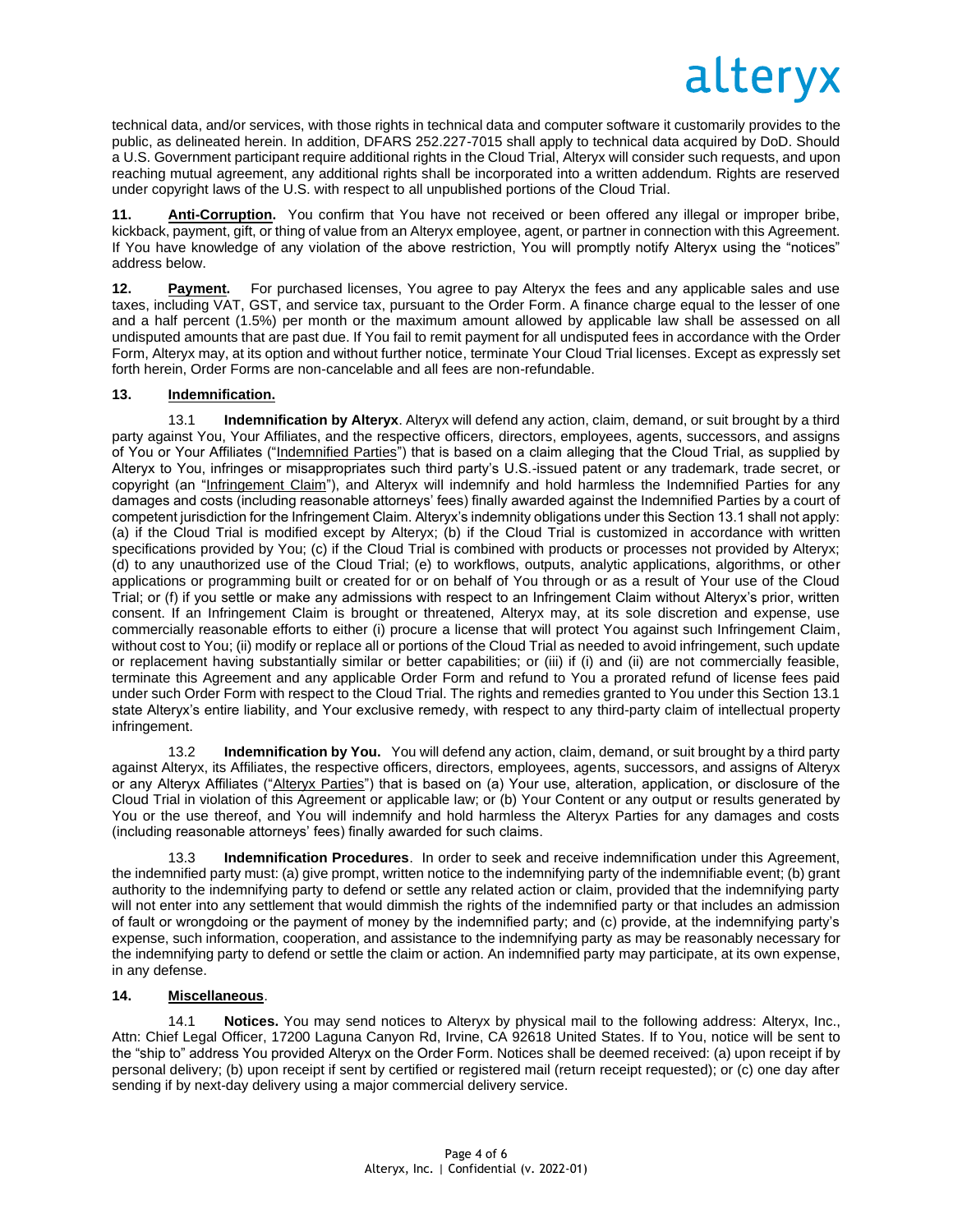14.2 **Entire Agreement; Severability.** This Agreement, together with any terms of use provided to You as part of the Cloud Trial and any Order Forms, is the entire Agreement between Alteryx and You with respect to the subject matter herein. This Agreement supersedes any prior agreements and representations between You and Alteryx in relation to the Cloud Trial. To the extent there is any conflict between the terms of this Agreement and the Order Form, the Order Form shall take precedence. No provision of any purchase order or other business form, including any electronic invoicing portals and vendor registration processes, employed by You will supersede the terms of this Agreement (even if after the effective date of this Agreement or any Order Form), and such terms shall be for administrative purposes only and shall have no legal effect. Alteryx may make changes to this Agreement and will make such modified version available on the website where the Cloud Trial is made available and You agree to be bound by this Agreement, as amended. You may not assign this Agreement or any of Your rights hereunder. If any provision of this Agreement is found to be unlawful, void, or for any reason unenforceable, that provision shall be enforced only to the extent permissible by applicable law and otherwise deemed severable from, and shall in no way affect the validity or enforcement of, the remaining provisions.

14.3 **Equitable Rights.** You acknowledge that monetary damages may not be a sufficient remedy for breaches of this Agreement and that Alteryx shall be entitled to seek, without waiving any other rights or remedies, injunctive or equitable relief as may be deemed proper by a court of competent jurisdiction.

14.4 **Force Majeure.** Neither party shall be liable to the other for any delay or failure to perform any obligation under this Agreement (except for a failure to pay fees owed) if the delay or failure is due to unforeseen circumstances that occur after the signing of this Agreement and which are beyond the reasonable control of the nonperforming party, such as strikes, blockades, war, terrorism, riots, or natural disasters, in so far as the circumstances prevent or delay the non-performing party from fulfilling its obligations and such party is not able to prevent or remedy the force majeure at reasonable cost.

14.5 **Attorneys' Fees.** The prevailing party in any action required to enforce this Agreement will be entitled to recover its reasonable attorneys' fees and costs in connection with such action.

14.6 **Language.** Regardless of any language into which this Agreement may be translated, the official, controlling, and governing version of the Agreement shall be exclusively the English language version.

14.7 **Third Party Rights.** Unless otherwise expressly provided in this Agreement, a person not a party to this Agreement shall not have any right to enforce any of its terms.

14.8 **Compliance.** Upon Alteryx's reasonable request, You shall certify in a signed writing that Your access to and use of the Cloud Trial complies with the terms of this Agreement.

14.9 **No Waiver.** None of the provisions of this Agreement shall be deemed to have been waived by any act or failure to act on the part of either party, its agents, or employees but only in writing and signed by an authorized signatory of such party.

14.10 **Representation and Warranties.** Each party hereby represents and warrants that (a) if it is a company or other corporate entity, it is duly organized and validly existing under the Laws of the place of its incorporation or formation and has full corporate power and authority to enter into this Agreement and carry out the provisions hereof; (b) it is duly authorized to execute and deliver this Agreement and to perform its obligations hereunder; (c) this Agreement is a legal and valid obligation binding upon it and enforceable according to its terms; (d) the execution, delivery, and performance of this Agreement do not conflict with any agreement, instrument, or understanding (oral or written) to which it is a party or by which it may be bound, nor violate any laws of any court, governmental body, or administrative or other agency having jurisdiction over it; (e) it shall comply with the export laws of the U.S. and other applicable jurisdictions in deploying the Cloud Trial, including through obtaining any permits, licenses, and authorizations required for such compliance; and (f) it shall comply with all other applicable laws, including, but not limited to, data protection laws.

#### 14.11 **Definitions.**

a) "Affiliate" means any entity that, directly or indirectly through one or more intermediaries, controls, is controlled by, or is under common control with a party hereto. "Control" for purposes of this definition means direct or indirect ownership or control of more than 50% of the voting interest in the subject entity.

b) "Order Form" means an ordering document executed by You and Alteryx, which describes the Alteryx products and services provided to You. Order Forms that reference this Agreement shall be deemed a part of this Agreement. Should an Affiliate enter into an Order Form that references this Agreement, such Affiliate agrees to be bound to the terms of the Agreement as if it were an original party thereto.

(c) "Related Materials" means the standard published specifications for Alteryx products, including (i) functional, technical, design, and performance specifications; (ii) installation, configuration, administration, operation, and maintenance procedures and instructions; and (iii) training guides and user manuals.